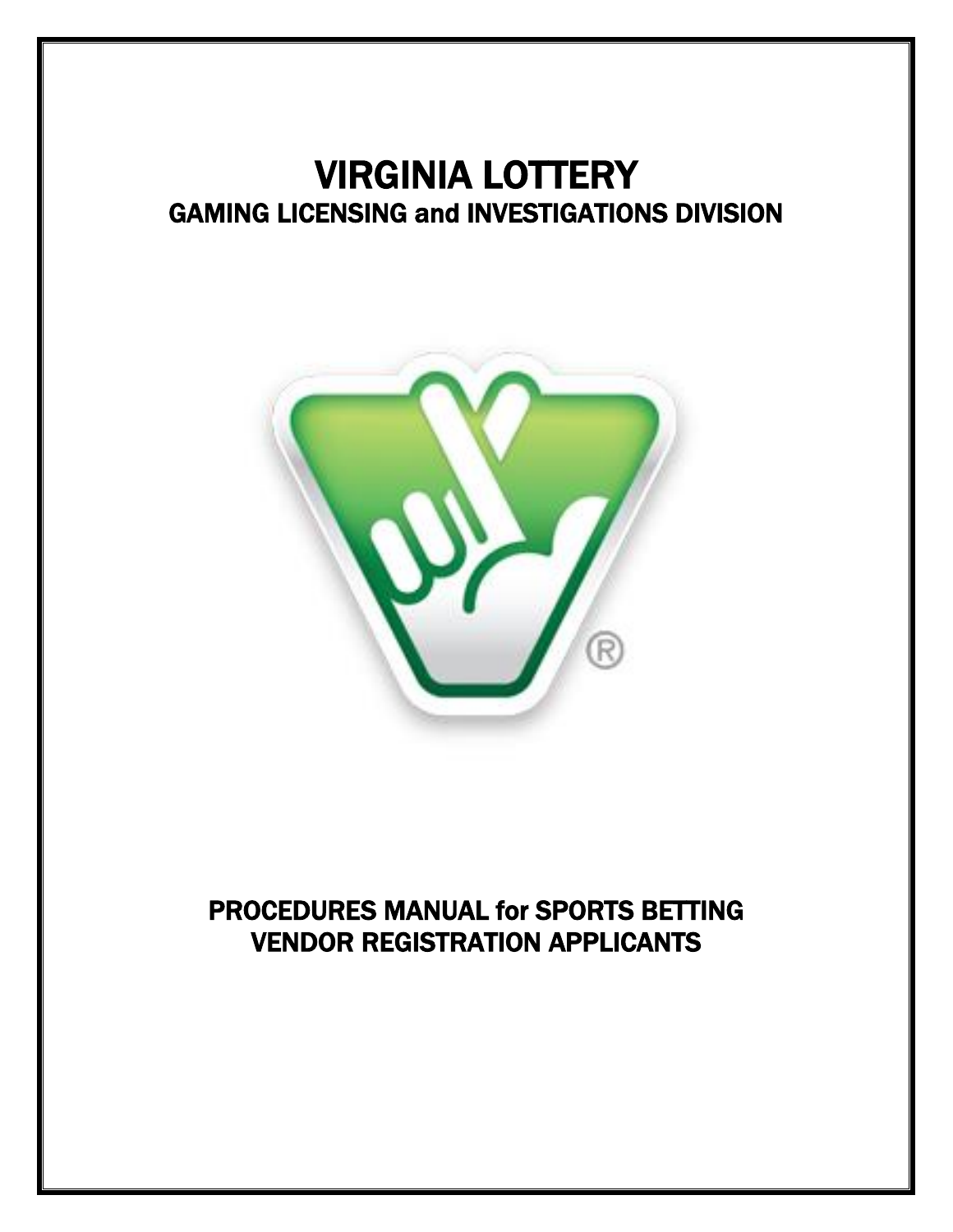## **GENERAL INFORMATION**

This procedures manual is a reference guide for prospective sports betting vendors within the Commonwealth of Virginia who are applying for a vendor registration. The Virginia Lottery's intention is to provide applicants with guidance when using the automated system to complete the online application process.

Only individuals who have been engaged by, are under contract to, or acting on behalf of a sports betting permit operator or supplier who is either licensed or who has applied for a license with the Commonwealth of Virginia should apply through the automated system. Applicants cannot conduct business with a sports betting applicant or licensee unless the Department finds that the vendor applicant meets the legal requirement for approval. The vendor will need to designate a representative to complete and submit the online application. The representative will be the Virginia Lottery's point-ofcontact and must have the authority to make decisions on behalf of the vendor applicant. The application must be submitted online through this automated system beginning October 15, 2020.

The vendor's representative will be required to contact the Virginia Lottery's Gaming Licensing and Investigations Division at (804) 692-7165 to obtain access to the automated system prior to initiating the application process. An Investigator will provide you with the URL to access the automated system online. You will be given a username and temporary password that you will use to sign in. After completing the online application and remitting the required fee, the vendor's representative will need to follow-up with an Investigator from Virginia Lottery to provide the required supporting documents in order to complete the application submission process. The following documents are required to be notarized and provided to the Investigator for upload into the automated system: Authorization for Release of Information, Affidavit of Representative of Applicant, and Certification of Business Relationship. These documents can also be found on pages 7 through 9 of this manual. Once an application and all required supporting documents have been submitted, these items will become the property of the Virginia Lottery and will not be returned to you. Applicants will not be able to make any changes to their applications within the automated system once your application has been submitted.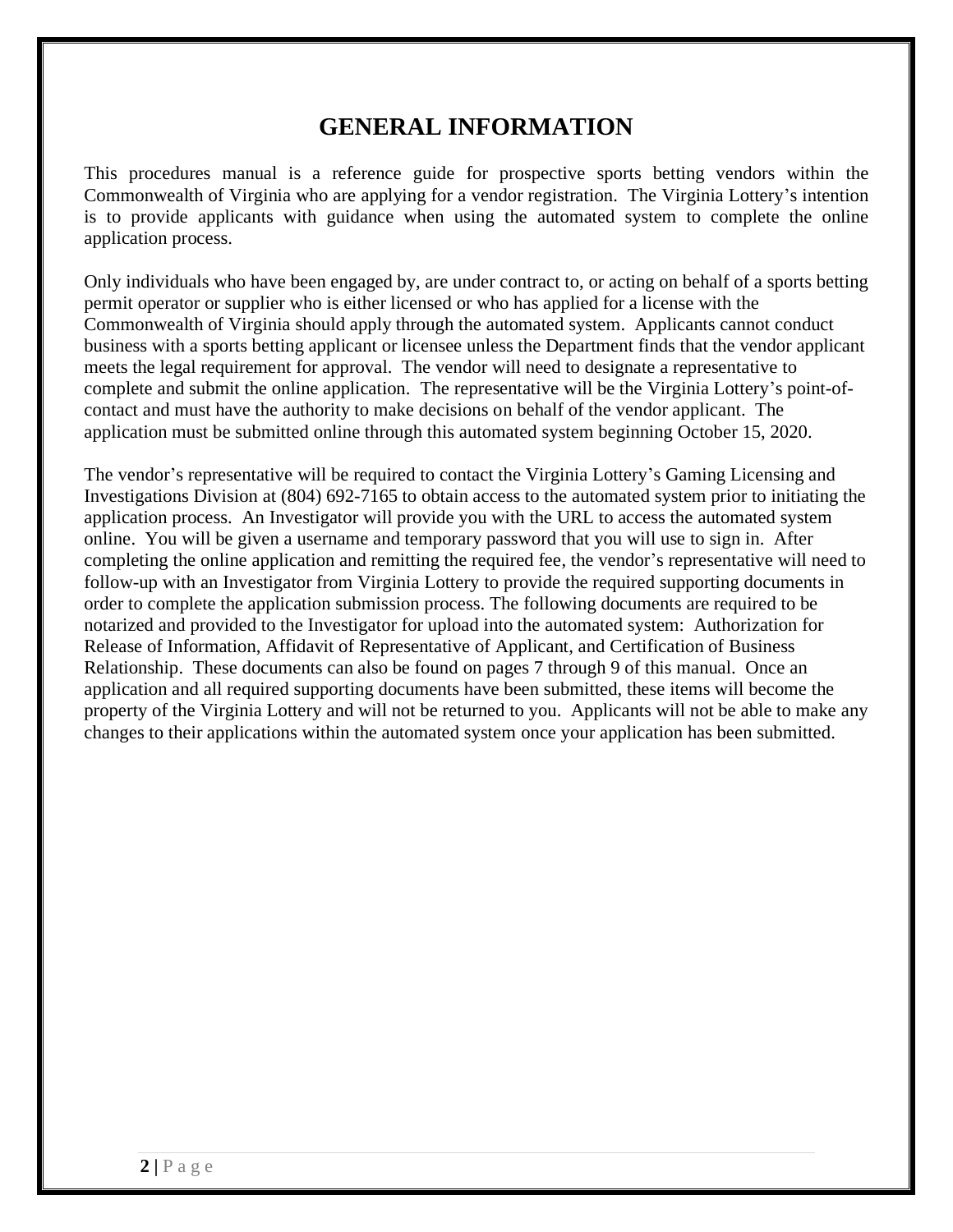# **THE APPLICATION PROCESS**

1. After accessing the URL for the automated system, sign into the system using the username and temporary password provided by the Investigator.

2. You will be prompted to change your password. Your new password must be 12 or more characters containing all the following: special character(s), alphabetical character(s), numerical character(s), upper case letter(s), **and** lowercase letter(s):

| <b>CHANGE PASSWORD</b>                                                                                                                                                                                            |                                  |
|-------------------------------------------------------------------------------------------------------------------------------------------------------------------------------------------------------------------|----------------------------------|
| Use the form below to change your password.                                                                                                                                                                       |                                  |
| Passwords must be at least 12 characters and meet the following criteria: at least 1 number, at least 1 lowercase let<br>only change by 1 character from previous passwords; and cannot be same as your username. |                                  |
| <b>Account Information</b>                                                                                                                                                                                        |                                  |
| Old Password:                                                                                                                                                                                                     |                                  |
| New Password:                                                                                                                                                                                                     |                                  |
| Confirm New Password:                                                                                                                                                                                             |                                  |
|                                                                                                                                                                                                                   |                                  |
|                                                                                                                                                                                                                   | <b>Change Password</b><br>Cancel |

3. Read the "Acknowledgement and Disclosure" form and click the button to acknowledge that you understand and agree to the terms within. If you aren't clear on these terms, re-contact the Virginia Lottery in order to proceed.

4. You will then be able to start entering information into your application by clicking on each section's hyperlink. You must complete *every* section of the application before submitting it:

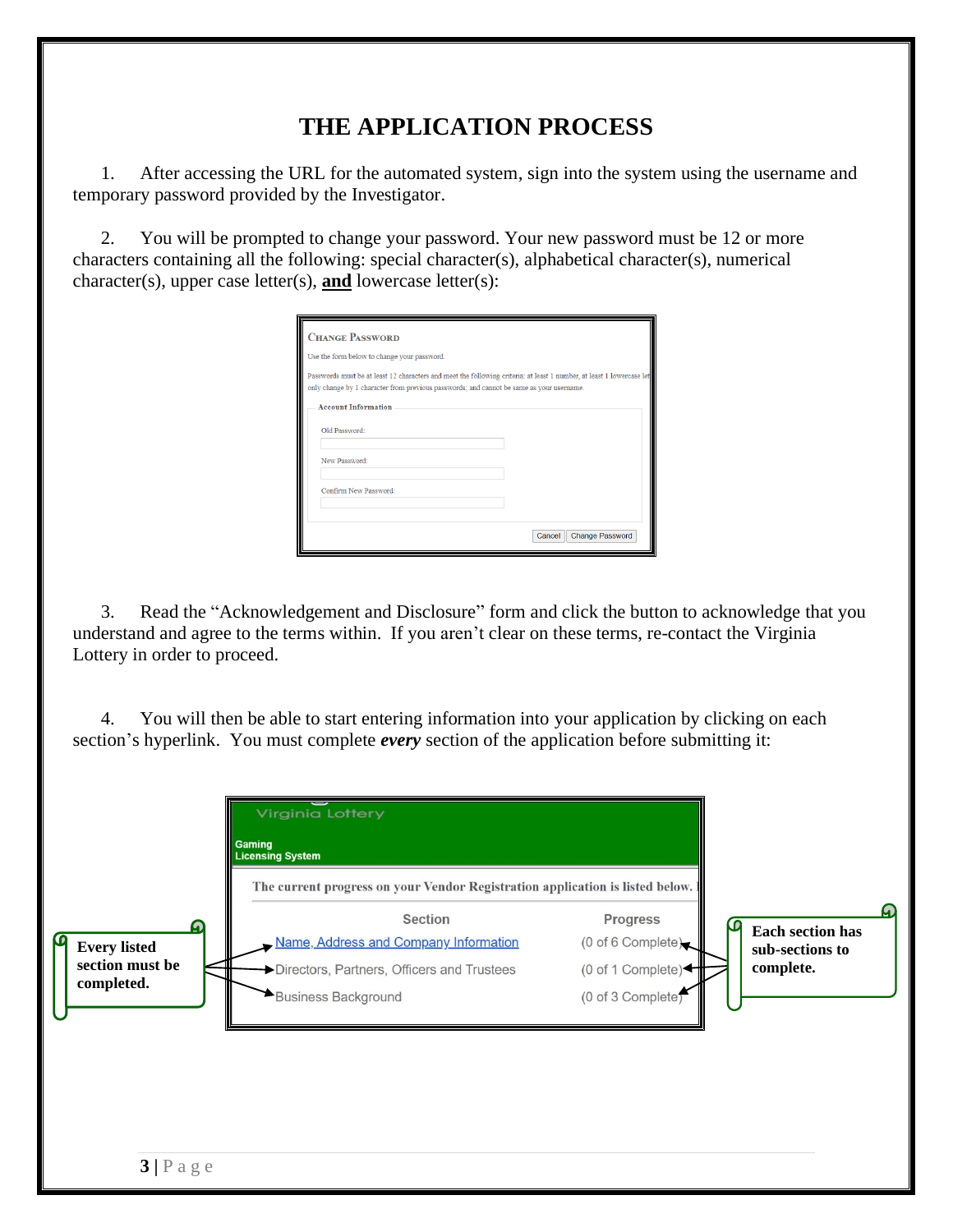5. Simply follow the instructions when entering your information for each section:

| <b>Virginia Lottery</b><br>Gaming<br>Licensing System<br>Application<br><b>NAME OF APPLICANT</b><br>ч.<br>Use the "hold" button if you wish<br>to complete the section later and<br>you'll be able to proceed to<br>another section to complete. Be<br>sure to save any entered data.<br>Previous | On Hold<br>1. * As it is written on the Articles of Incorporation, By-Laws, Charter, partnership agreement or other official documents filed with a State or Federal Government.<br>*Name:<br>*Doing Business As (D/B/A) or Trade Name(s):<br>Hold Completed<br>Next |
|---------------------------------------------------------------------------------------------------------------------------------------------------------------------------------------------------------------------------------------------------------------------------------------------------|----------------------------------------------------------------------------------------------------------------------------------------------------------------------------------------------------------------------------------------------------------------------|
| Each sub-section is listed in the<br>yellow field at the bottom of the<br>page and will be underlined once<br>successfully completed.                                                                                                                                                             | ○Hold ● Completed<br>Previous<br><b>Next</b><br>Principal Addresses<br>Point-Of-Contact<br><b>Name</b><br><b>Current Directors</b>                                                                                                                                   |

6. Each section will have instructions at the top of the page. Be sure to use the save button after entering data in each section before proceeding to another section or exiting the system:

| <b>Virginia Lottery</b> |                                                                                        |                                                                                           |                  |                                                                                                                                                                                                                                        |                 | $\bigcap$   Help   Log Out       |
|-------------------------|----------------------------------------------------------------------------------------|-------------------------------------------------------------------------------------------|------------------|----------------------------------------------------------------------------------------------------------------------------------------------------------------------------------------------------------------------------------------|-----------------|----------------------------------|
|                         |                                                                                        |                                                                                           |                  |                                                                                                                                                                                                                                        |                 |                                  |
|                         |                                                                                        |                                                                                           |                  |                                                                                                                                                                                                                                        |                 |                                  |
|                         |                                                                                        |                                                                                           |                  |                                                                                                                                                                                                                                        |                 |                                  |
|                         |                                                                                        |                                                                                           |                  |                                                                                                                                                                                                                                        |                 | Save                             |
|                         |                                                                                        |                                                                                           |                  |                                                                                                                                                                                                                                        |                 |                                  |
| *Last Name:             |                                                                                        |                                                                                           | * Company Title: |                                                                                                                                                                                                                                        | US Phone Format |                                  |
|                         |                                                                                        |                                                                                           |                  |                                                                                                                                                                                                                                        | * Office        |                                  |
|                         |                                                                                        |                                                                                           |                  |                                                                                                                                                                                                                                        | Number:         |                                  |
|                         |                                                                                        |                                                                                           |                  |                                                                                                                                                                                                                                        |                 |                                  |
|                         |                                                                                        |                                                                                           |                  |                                                                                                                                                                                                                                        |                 |                                  |
|                         |                                                                                        |                                                                                           |                  |                                                                                                                                                                                                                                        |                 |                                  |
|                         |                                                                                        |                                                                                           |                  |                                                                                                                                                                                                                                        |                 |                                  |
|                         |                                                                                        |                                                                                           |                  |                                                                                                                                                                                                                                        |                 |                                  |
|                         |                                                                                        |                                                                                           |                  |                                                                                                                                                                                                                                        |                 |                                  |
|                         |                                                                                        |                                                                                           |                  |                                                                                                                                                                                                                                        |                 |                                  |
|                         |                                                                                        |                                                                                           |                  |                                                                                                                                                                                                                                        |                 |                                  |
|                         |                                                                                        |                                                                                           |                  |                                                                                                                                                                                                                                        |                 |                                  |
|                         | Gaming<br>Licensing System<br>Application<br>*First Name:<br>*Middle Name:<br>Previous | On Hold<br>POINT-OF-CONTACT FOR APPLICANT<br>*Suffix: N/A<br>$\blacktriangledown$<br>Next | Hold Completed   | 3. This individual must have the authority to make decisions on behalf of the Applicant.<br>All notifications will be made to this e-mail address. If necessary, check the "SPAM" folder for e-mails from "@valottery.com".<br>*Email: |                 | Telephone $(\_)$<br>Cell Number: |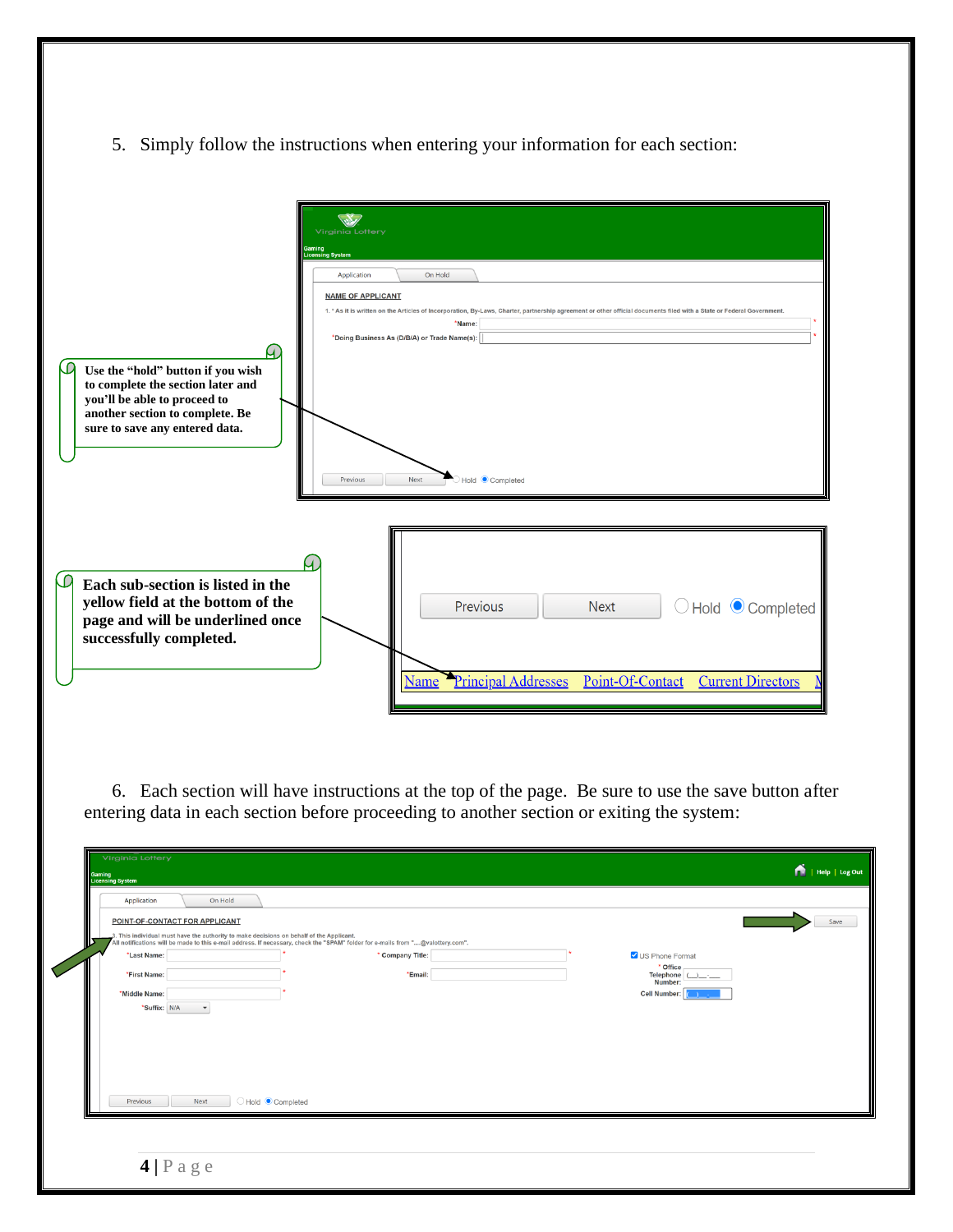7. Once you've completed each section you will be able to preview your application prior to submitting it. Be sure your information is accurate and complete as you will not be able to make changes within the automated system once you submit it. You will be able to print a copy of your application for your records.

| Gaming<br><b>Licensing System</b>          |                                      |                                                                                                                                                                  |
|--------------------------------------------|--------------------------------------|------------------------------------------------------------------------------------------------------------------------------------------------------------------|
|                                            |                                      | The current progress on your Vendor Registration application is listed below. If you have not yet started your application, click on the first section to begin. |
| Section                                    | Progress                             |                                                                                                                                                                  |
| Name, Address and Company Information      | (6 of 6 Complete) $\rightarrow$      |                                                                                                                                                                  |
| Directors, Partners, Officers and Trustees | $(1 \text{ of } 1 \text{ Complete})$ |                                                                                                                                                                  |
| <b>Business Background</b>                 | (3 of 3 Complete)                    |                                                                                                                                                                  |
|                                            |                                      | <b>Submit Application</b><br>Preview Application                                                                                                                 |

8. Once you have submitted the application, contact the Virginia Lottery's Gaming Licensing and Investigation Division to provide all required supporting documents to complete the application process.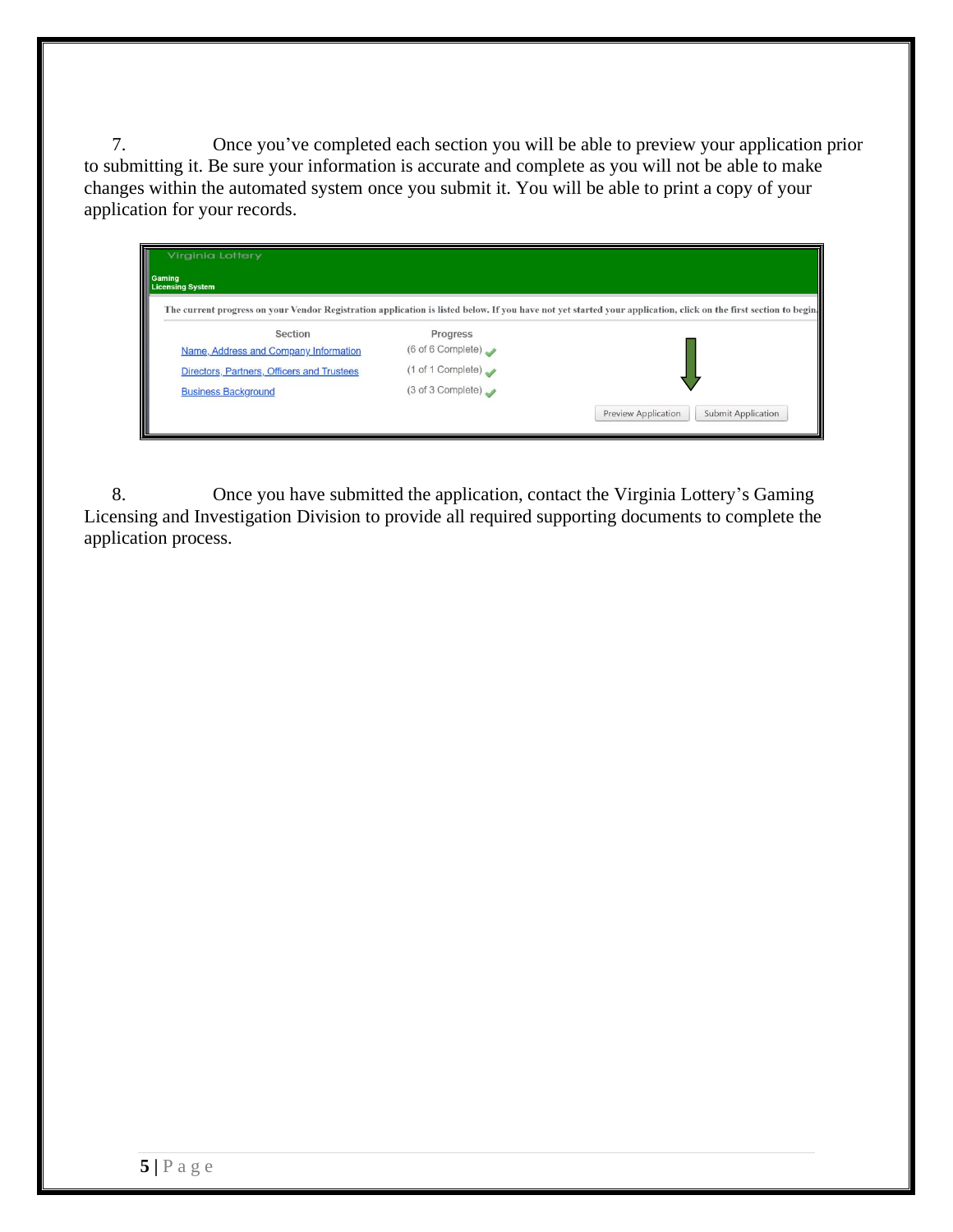

Virginia Lottery | 600 East Main Street | Richmond, VA 23219 | ph: 804.692.7100 | fax: 804.692.7102 | valottery.com

#### **AUTHORIZATION FOR RELEASE OF INFORMATION**

**TO: \_\_\_\_\_\_\_\_\_\_\_**

#### **FROM:**

## **(Printed Name of Applicant Entity)**

I am the authorized representative of an Applicant for a sports betting vendor registration in the Commonwealth of Virginia.

The Virginia Lottery ("Department") is required by law to conduct an investigation of an applicant for a sports betting vendor registration. That investigation requires the Department to collect and evaluate information about the entity that I represent. On behalf of the entity, I irrevocably give consent to the Department, and persons authorized by the Department, to: (1) verify all information provided in the license application documents; (2) conduct a background investigation of the entity; and to have access to any and all information that the entity has provided to any other jurisdiction seeking a similar registration or license in that jurisdiction, as well as the information obtained by that other jurisdiction during the course of any investigation that it may have conducted about the entity.

By executing this Authorization, I authorize any of the following entities to release to the Department any and all information about the entity that the Department requests: local, State or federal government unit; commercial or business enterprise; nonprofit entity; individual; or any other public or private entity. The requested information may be released in written, verbal, electronic, or any other form.

With respect to any claims or liability arising from the release of the requested information to the Department, on behalf of the entity, I expressly waive, release, discharge and forever hold harmless and agree to indemnify, the unit, entity, or individual that releases information to the Department under the authority of this Authorization. Photo, facsimile, or electronic copy of this signed and dated Authorization shall be equally effective as an original.

Signature of Individual Completing Form Date

Printed Name Title

#### *NOTARY PUBLIC*

|               |                      |                      |  |                                            | The undersigned, a Notary Public in and for the County of ___________________, in the State of<br>, certifies that the above-named individual appeared in person, and before me, either known to me |
|---------------|----------------------|----------------------|--|--------------------------------------------|-----------------------------------------------------------------------------------------------------------------------------------------------------------------------------------------------------|
|               |                      |                      |  |                                            | or satisfactorily proven to be the individual whose name subscribed to the within instrument and signed the Authorization and                                                                       |
| Notification. |                      |                      |  |                                            |                                                                                                                                                                                                     |
| <b>This</b>   |                      | $\frac{1}{2}$ day of |  | 20, and to which witness my hand and seal. |                                                                                                                                                                                                     |
|               |                      |                      |  | <b>Notary Public</b>                       |                                                                                                                                                                                                     |
|               | <b>Stamp or Seal</b> |                      |  | <b>Printed Name</b>                        |                                                                                                                                                                                                     |
|               |                      |                      |  | My commission expires                      | 20                                                                                                                                                                                                  |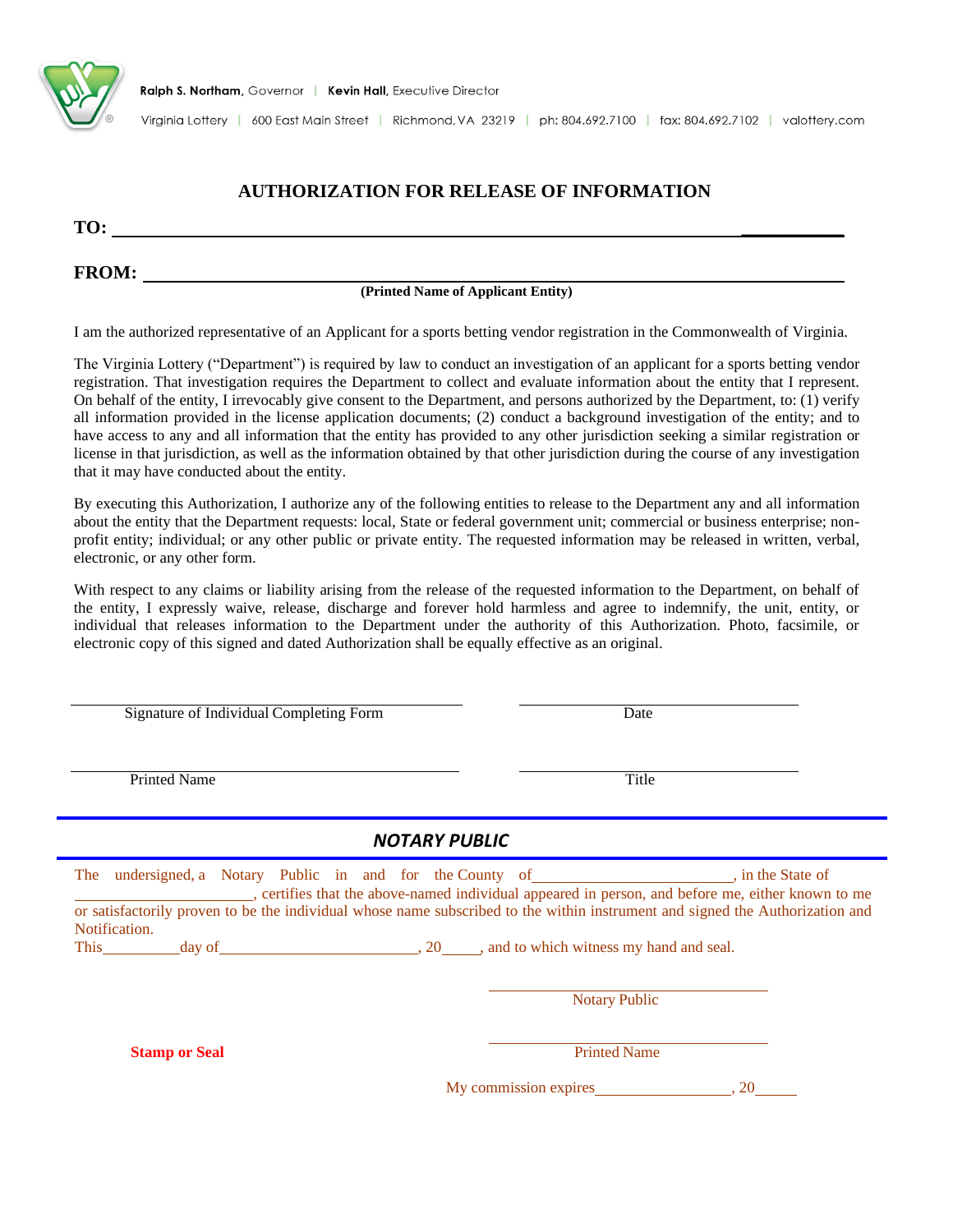

Virginia Lottery | 600 East Main Street | Richmond, VA 23219 | ph: 804.692.7100 | fax: 804.692.7102 | valottery.com

#### **AFFIDAVIT OF REPRESENTATIVE OF APPLICANT**

I, (printed name), am authorized to complete and execute this Sports Betting Vendor Registration Application on behalf of (printed name of Vendor). I am also authorized to provide all of the information requested as part of this application to the Virginia Lottery, its employees, agents, and vendors (collectively, "the Department"), and to make the representations set forth in this Affidavit.

I have read, and understand, every page of this Application. To the best of my knowledge, information, and belief, the information that I have provided as part of this application is accurate, complete, and not misleading. I understand that any misrepresentation or omission may lead to the delay or denial of an application for a license, or may result in the Department imposing sanctions against the Applicant, up to and including revocation of its license if it has been awarded or issued a license. I understand that any misrepresentation or omission on this Application may also subject me, or the manufacturer that I represent, to civil or criminal liability. I understand and acknowledge that the manufacturer has an ongoing duty to promptly notify the Department if any information it provides the Department changes.

By a separate Authorization for Release of Information, I am authorizing any entity or individual that has information about the Vendor that I represent, to release that information to the Department for purposes of its investigation of an applicant for a Sports Betting Vendor registration.

On behalf of the Vendor and its successors and assigns, I expressly waive, release, discharge, and forever hold harmless and agree to indemnify, the Department, the Commonwealth of Virginia, and their employees, agents, and representatives, from liability for any and all claims or legal action arising from any actions that the Department or the Commonwealth of Virginia may take related to the collection of information from the Vendor and the use of that information in connection with investigating a Vendor.

SIGNATURE OF AUTHORIZED REPRESENTATIVE DATE

PRINTED NAME OF AUTHORIZED REPRESENTATIVE TITLE

#### *NOTARY PUBLIC*

|      | The undersigned a Notary Public in and for the County of |  |  |           | in the State of                                                                                                               |
|------|----------------------------------------------------------|--|--|-----------|-------------------------------------------------------------------------------------------------------------------------------|
|      |                                                          |  |  |           | certifies that the above-named individual appeared in person, and before me, either known to me                               |
|      |                                                          |  |  |           | or satisfactorily proven to be the individual whose name subscribed to the within instrument and signed the Authorization and |
|      | Notification.                                            |  |  |           |                                                                                                                               |
| This | day of                                                   |  |  | <b>20</b> | , and to which witness my hand and seal.                                                                                      |

**Notary Public** 

**Stamp or Seal** Printed Name **Printed Name** 

My commission expires 6.1 and 20